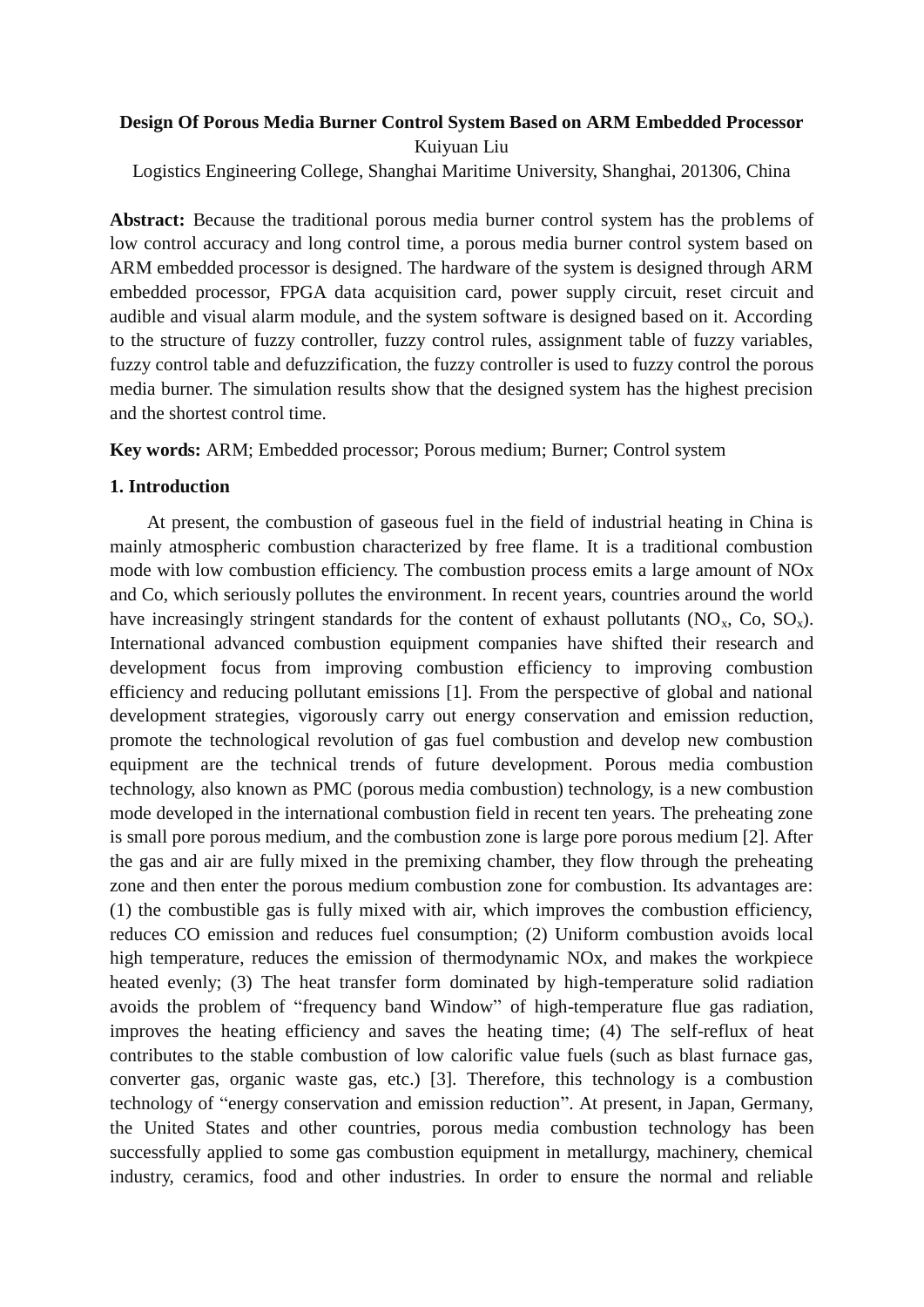operation of the boiler, a porous media burner control system is designed to effectively predict and prevent tempering, adapt to the combustion of gases with different calorific values, monitor and diagnose the use of porous media materials in real time [4].

Reference [5] designed a porous media burner and its control system for the field of medium and high temperature heating, which can realize the efficient and clean combustion of gases with different calorific values, and has the functions of preventing tempering and flame monitoring. Combustion tests were carried out on several porous media materials with different materials (Al2O3, Sic, SiC-Al2O3 composite materials). The results show that different materials have different time to achieve stable combustion, and Sic is the fastest, Al2O3 material is the slowest. The maximum surface temperature of porous media is the same when the three materials are stable combustion [6]. The volume fraction of NOx and CO in flue gas is low during stable combustion, but it also shows some differences due to different materials. The volume fraction of NOx in flue gas of Sic material is slightly higher than that of the other two materials, and the volume fraction of CO is significantly higher than that of the other two materials. Reference [7] designs the air distribution parameter control system of aggregate drying pulverized coal burner, selects the pulverized coal burner of LB2000 asphalt mixing plant as the research object, aims at constant flame temperature, combustion economy and safe operation of the burner, and takes air volume and pulverized coal quantity as the main control quantities to control the flame temperature and flue gas oxygen content of the pulverized coal burner. The main research contents of this paper are as follows: 1. Based on the engineering requirements of aggregate drying process on the flame temperature of pulverized coal burner, the mathematical model of flame temperature control is established, and the flame temperature control system of pulverized coal burner is established by using MATLAB software. Through comparison, it shows that the adaptive fuzzy PID plays a significant role in flame temperature control, which can reduce the flame fluctuation of pulverized coal combustion and enhance the anti-interference ability. 2. Controlling the ratio of air volume and pulverized coal will affect the oxygen content and flame temperature of flue gas at the same time. The oxygen content of flue gas is an important indicator of combustion efficiency and pollutant emission. Because the pulverized coal burner is a multivariable control system, the fuzzy decoupling control algorithm is used to analyze the simulation results through Simulink platform, which weakens or even eliminates the correlation between flue gas oxygen content and flame temperature, and effectively controls the flue gas oxygen content. 3. According to the general requirements of pulverized coal burner, the control system of pulverized coal burner is determined. Combined with the working environment of high temperature and high radiation of pulverized coal burner, current sensor is often used to replace voltage sensor in the selection of pulverized coal burner hardware. In order to overcome the characteristics of large energy consumption and low control sensitivity of the damper, frequency conversion speed regulation of primary air and secondary air volume, as well as the selection of flame temperature and flue gas oxygen content detector under high temperature conditions are selected. Although the above two systems have realized the control of porous media burner, the control accuracy is low and the control time is long.

In view of the problems existing in the above system, this paper designs a porous media burner control system based on ARM embedded processor, and through simulation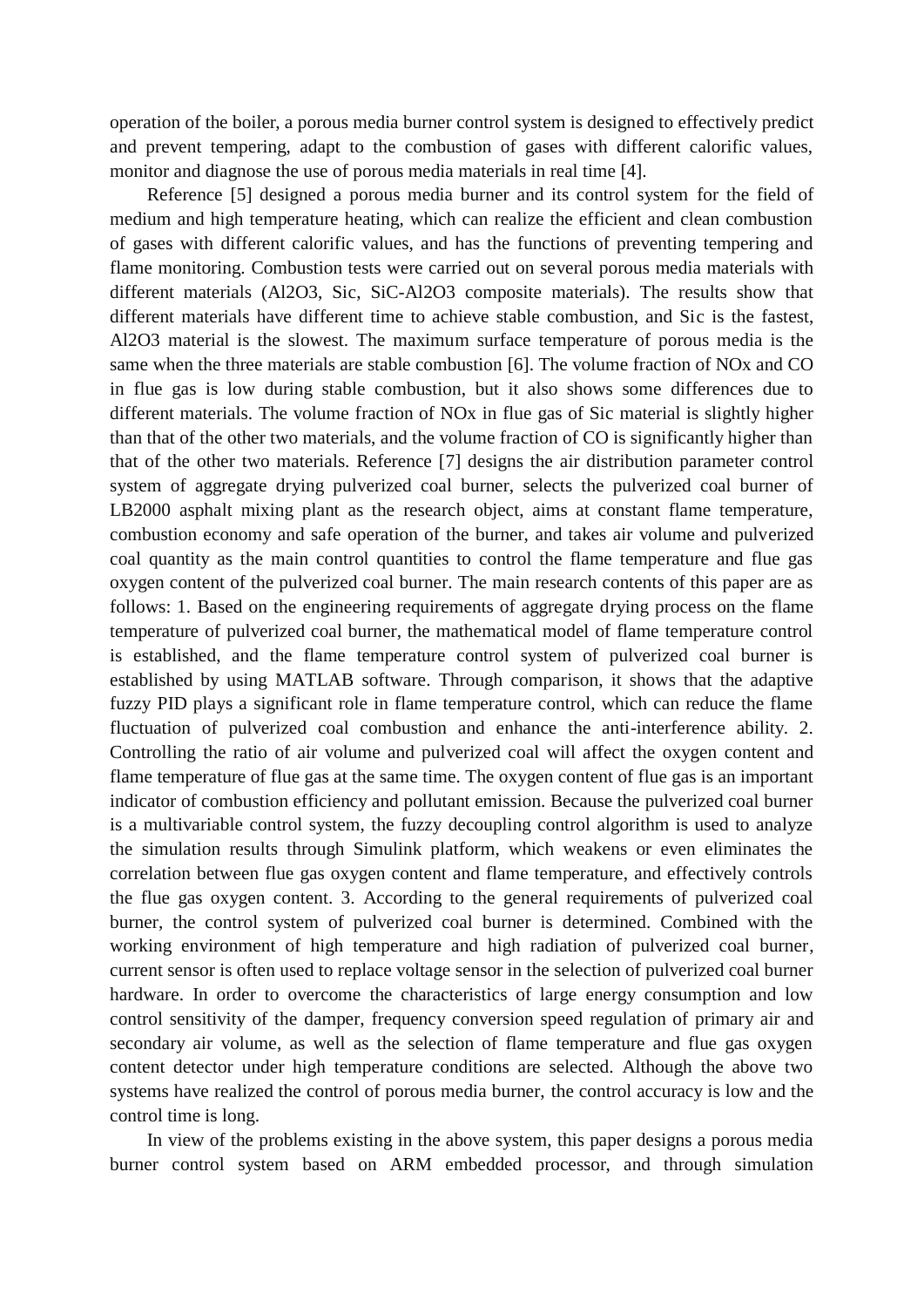experiments, it is verified that the system can control the porous media burner quickly and accurately, which provides the necessary guarantee for the safe and efficient operation of the control system.

#### **2 Design of porous media burner control system based on ARM embedded processor**

#### **2.1 System hardware design**

## **2.1.1 ARM embedded processor**

Arm is the abbreviation of Advanced RISC Machines. In 1985, the first arm prototype was born in ACOM Computer Co., Ltd. in Cambridge, England, and was manufactured by San Jose VLSI technology company in California. In recent years, arm has become a very influential microprocessor designer in embedded systems. It authorizes its technology to many famous semiconductor, software and OEM manufacturers in the world [8]. At present, a total of 30 semiconductor companies have signed hardware technology license agreements with arm, including large companies such as Intel, IBM, LG semiconductor, NEC and Sony. As for the partners of software systems, they include a series of well-known companies such as Microsoft, Shengyang and MRI. Arm architecture is the first RISC microprocessor designed for low-cost market. Its main features are:

(1) Adopt fixed length instruction format;

(2) A large number of registers are used. Data processing instructions only operate on registers. Only loading and storing instructions can access the memory, so as to improve the execution efficiency of instructions;

(3) Single cycle instruction is used to facilitate pipeline operation and execution;

(4) The loading and storage instructions can be used to transmit data in batches to improve the transmission efficiency of data;

(5) In the loop processing, the increase or decrease of address is used to improve the operation efficiency [9].

Based on the above functions, this paper selects the ls1043a processor of NXP as the main controller, because this processor can provide enough hardware and software resources and save a lot of development process. Ls1043a processor is a quad core 64-bit arm processor launched by NXP. It supports flexible I / O package with fan free design. It can run with only 6 W power and up to 1.6 GHz. It perfectly combines the advantages of high performance and high energy efficiency. In addition, it optimizes the BOM for the economical low-end PCB and reduces the hardware cost. JTAG, UART and 3 pcie2 are reserved in the self-designed data acquisition system based on ls1043a processor 0 interface, 2 usb3 0 and one 10g and one 1000m Ethernet interface, and the interface between ls1043a and FPGA adopts pcie2 0 interface, and 2 PCIe interfaces that can be used are reserved [10]. The design framework of ls1043a processor is shown in Figure 1.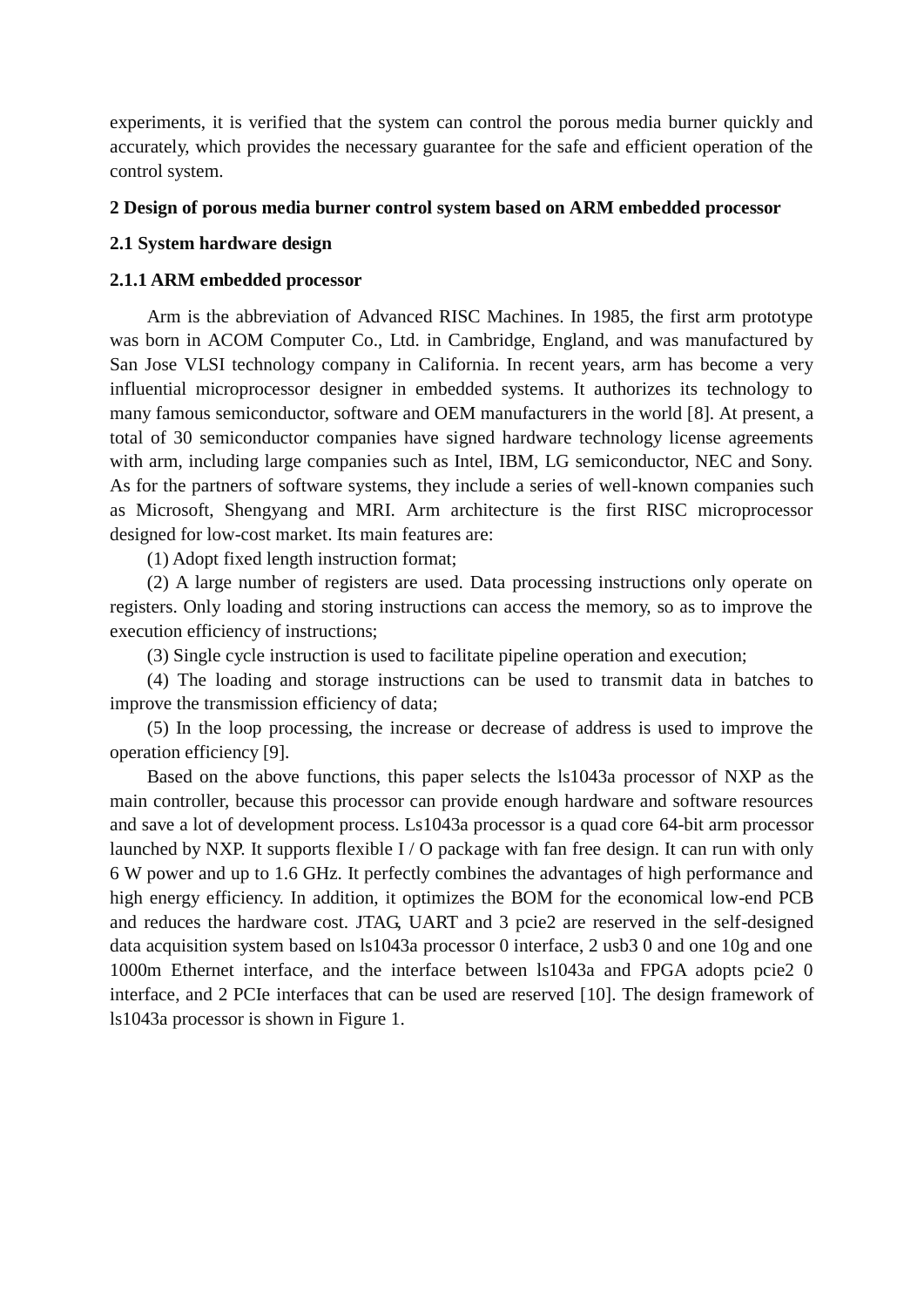

**Figure 1. ls1043a processor design framework**

## **2.1.2 FPGA data acquisition card**

FPGA data acquisition card is designed based on Xilinx artix-7 series xc7a200t chip, mainly including DMA data transmission controller, PCIe controller, ADC module, IP core, interrupt control mechanism, address decoding and mapping mechanism, etc. FPGA data acquisition card supports PCIe 2.0 function, which can realize the framing coding, decoding and demodulation functions of LTE protocol physical layer, and meet the interpolation, extraction, filtering and other functions required in general signal processing [11]. The functional block diagram of FPGA data acquisition card is shown in Figure 2.



**Figure 2. FPGA design block diagram**

The data acquisition system implemented in this paper needs high-speed data transmission between FPGA and arm through PCIe bus. Because DMA bypasses CPU for data transmission, it is conducive to improve data transmission performance, so DMA controller is integrated in the hardware design of FPGA data acquisition card [12]. In addition, the IP core in the FPGA data acquisition card realizes the reading and writing of DDRIII memory. When the arm controller writes the data to the DMA buffer, it will send an interrupt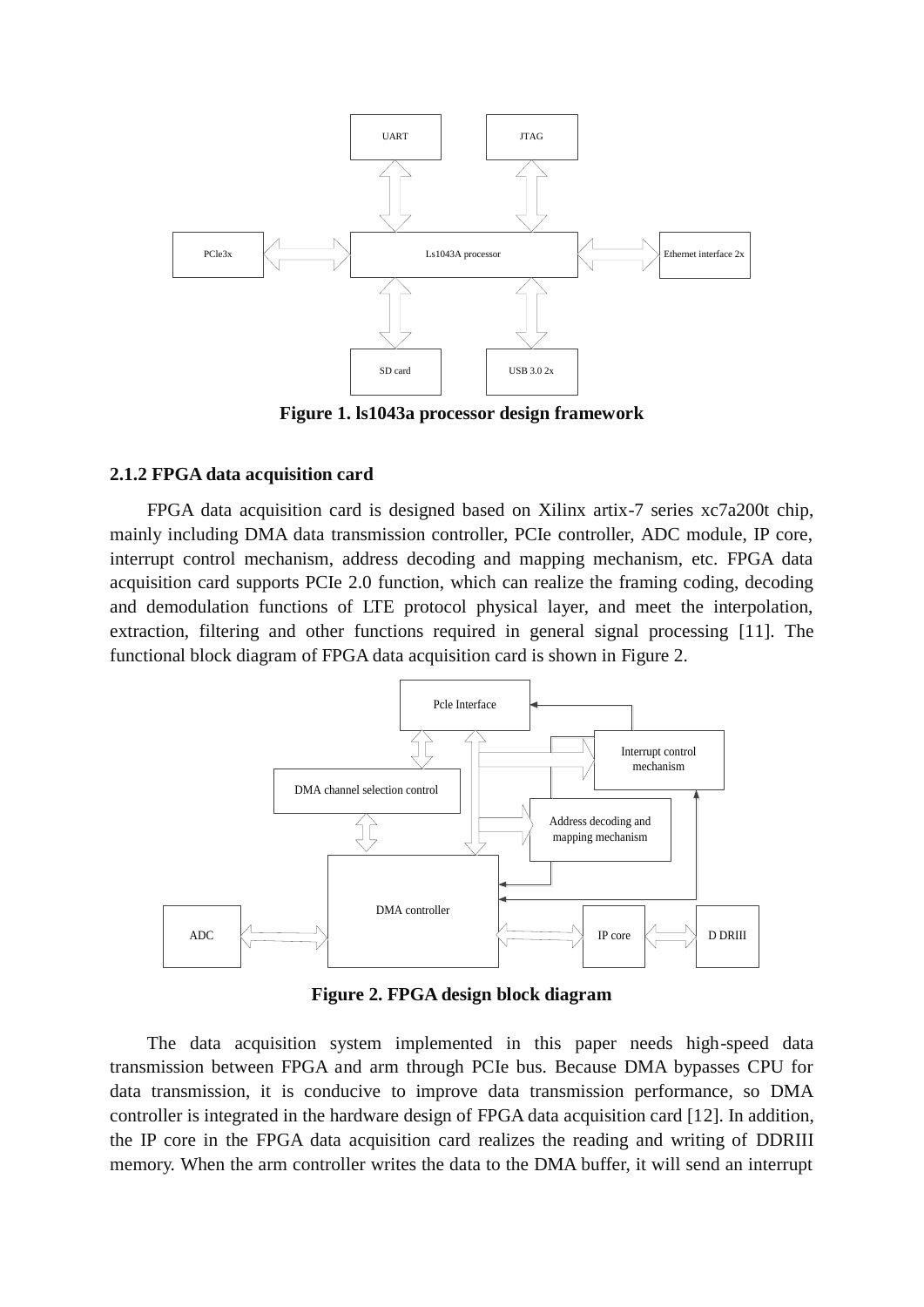to the FPGA. After the FPGA identifies the interrupt through the interrupt control mechanism, the DMA controller reads the DMA buffer data into FIFIO, and then puts the data in FIFO into DDRIII after processing by the IP core. On the contrary, when FPGA sends data to arm, it also checks the reading of DDRIII through IP, sends the data to DMA buffer through PCIe bus, and then the interrupt control mechanism sends interrupt to arm to make arm read the data in DMA buffer.

## **2.1.3 Power circuit**

As the power source of the system, the power supply plays a vital role in the performance of the whole system, so it is very important to design a good power circuit for the system. The system requires two different power supplies, 5V and 3.3V respectively. Among them, the power supply voltage of ad controller and CPLD is 3.3V, and the power supply voltage of operational amplifier and some other common chips is 5V. The design of 5V voltage source is relatively mature, and there is a ready-made 5V power adapter; In order to obtain 3.3V voltage, 5V voltage conversion method is generally adopted. The voltage conversion chip used in this system is ams1117 series power conversion chip ams1117-3.3 provided by AMS company (the world's leading power management IC design company). Ams1117-3.3 can provide stable 3.3V voltage output. The maximum line adjustment rate and maximum load adjustment rate are 0.2% and 0.4% respectively, with stable performance [13]. The 5V to 3.3V voltage conversion circuit of the system is shown in Figure 3.



**Figure 3. Power circuit design**

In addition, in order to obtain a stable 3.3V voltage output, the voltage output must be filtered, and the filter circuit is shown in Figure 4.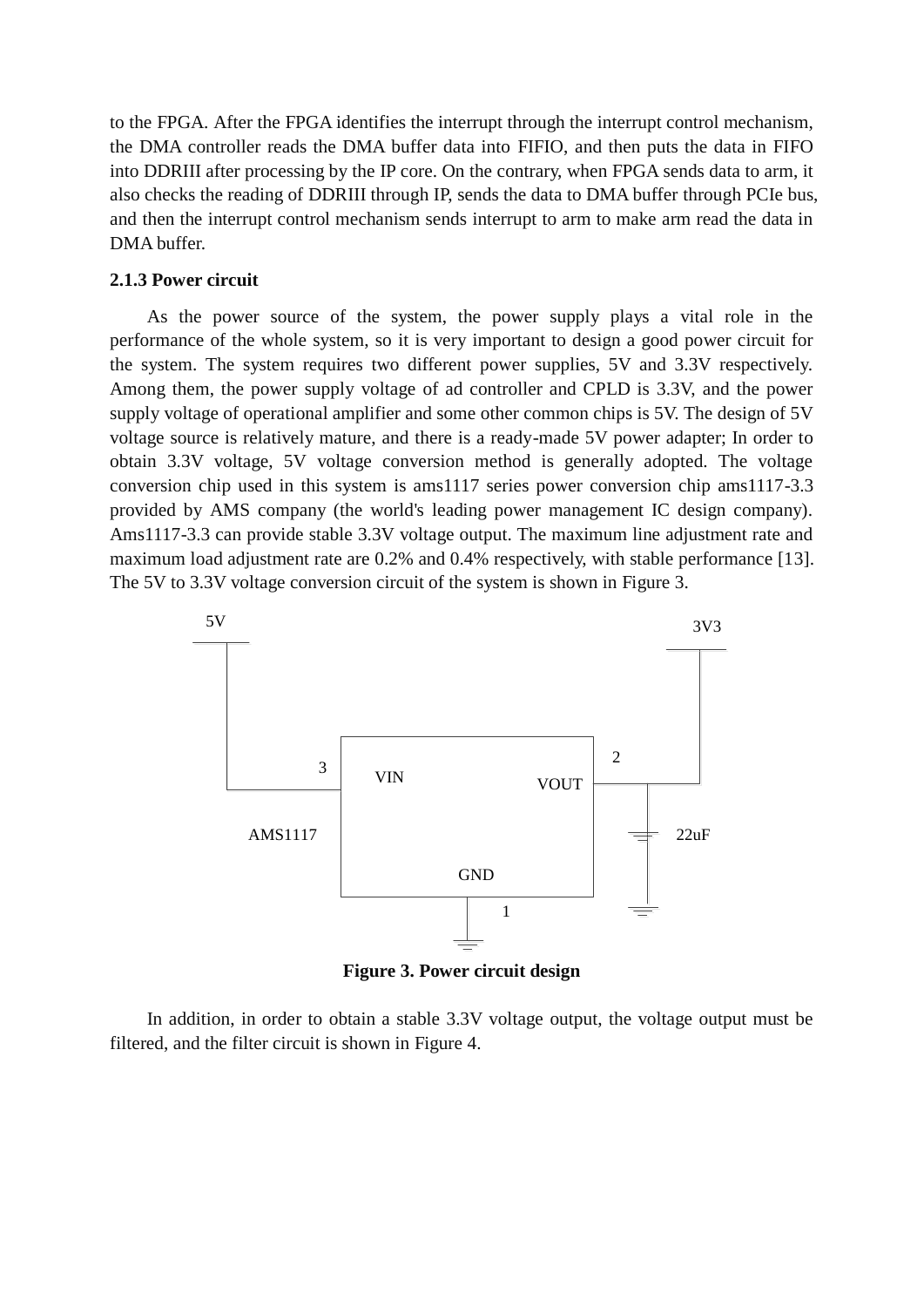

**Figure 4. Power filter circuit**

#### **2.1.4 Reset circuit**

The reset device of the main controller ensures that the main controller is reset in a known and safe state. During power on, power down or power saving, reset will send a reset signal to prevent code execution errors. Due to the characteristics of high speed, low power consumption and low working voltage, ARM chip has low noise tolerance, which puts forward higher requirements for power ripple, transient response performance, clock source stability, power monitoring reliability and so on. The reset circuit of the system uses a special microprocessor power monitoring chip max809r, which improves the reliability of the system [14]. Max809r is a single function microprocessor reset chip, which is used to monitor the power supply voltage of microcontroller and other logic systems. It can provide reset signals to microcontroller under power on, power off and power saving conditions. When the voltage is lower than / reset threshold voltage (the typical value of max809r is 2.63V), the monitoring circuit will continue to generate reset signal to reset the CPU and peripheral interface. This reset signal will remain until the reset signal is released after the power supply voltage is higher than the threshold voltage for at least 140ms. This delay time helps to ensure effective reset signal in case of unstable power supply voltage and avoid accidents caused by abnormal operation. Max809 has push-pull output stage, so there is no need to pull up [15]. The reset circuit is shown in Figure 5.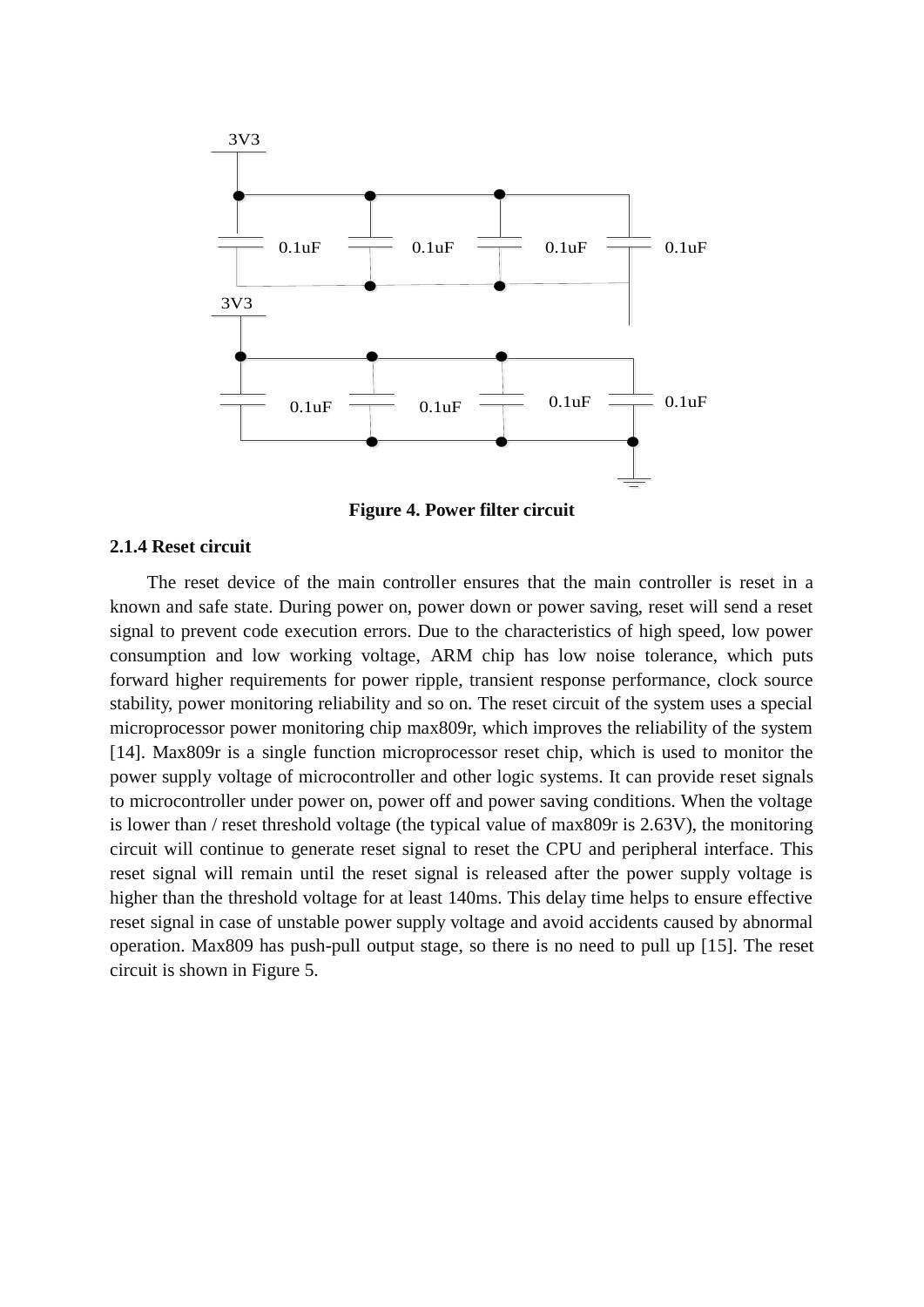

**Figure 5. Reset circuit of main controller**

#### **2.1.5 Audible and visual alarm module**

The audible and visual alarm module is composed of a buzzer and a plurality of lightemitting diodes. Through the different combination states of LED and buzzer, it indicates the overrun of porous media burner parameters and system failure, so as to remind the operator to deal with them accordingly. In this paper, a buzzer and two light-emitting diodes LED1 and LED2 are used to simulate the audible and visual alarm. The two LEDs are directly connected with the fourth and fifth bits of microprocessor port B, and the buzzer is directly connected with the third bit of microprocessor port E. When the system works normally, LED1 on indicates that the temperature exceeds the upper limit, LED2 on indicates that the temperature exceeds the lower limit, LED1 and LED2 on indicate that the humidity exceeds the lower limit, and the buzzer will sound when the system fails and the parameters exceed the limit [16]. Figure 6 shows the buzzer circuit.



**Figure 6. Buzzer circuit**

## **2.2 Fuzzy control algorithm of Porous Media Burner**

Fuzzy control method is to imitate people to use language variables to describe the fuzzy concept in controlling complex objects, so as to realize the control of complex controlled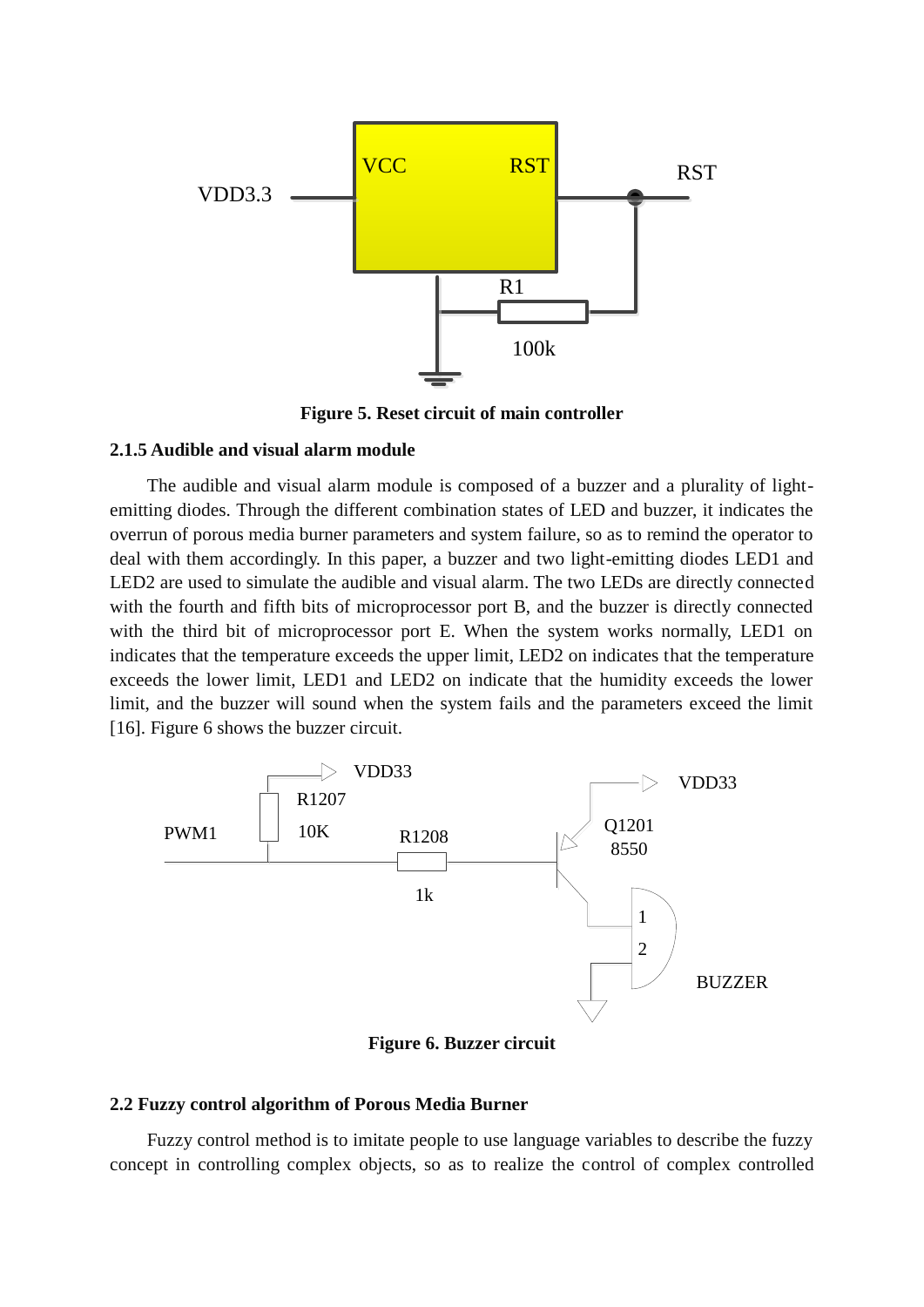objects. This is precisely an important feature that fuzzy control is different from traditional control. Traditional control uses numerical variables. Fuzzy control is a kind of nonlinear intelligent control, which does not require the controlled object to establish a high-precision mathematical model. It usually forms a digital control system with feedback channel and closed-loop structure with microcomputer. In this paper, the fuzzy controller is designed for the fuzzy control of porous media burner, including the structure of fuzzy controller, fuzzy control rules, assignment table of fuzzy variables, fuzzy control table and defuzzification [17].

(1) Determine the structure of fuzzy controller

The structure design of fuzzy controller refers to determining the specific input and output fuzzy set and its universe of fuzzy controller. The one-dimensional fuzzy controller that only uses error E as the input variable, the two-dimensional fuzzy controller that uses error  $E$  and error change rate  $EC$  as the input variable, and the three-dimensional fuzzy controller that uses error  $E$ , error change rate  $EC$  and error change rate as the input variable. In general, the most common structural form is univariate two-dimensional fuzzy controller [18].

For example, for the input variable error  $E$ , the error change rate  $EC$  and the output control variable  $u$ , the language variable word set contains seven words: {negative large, negative medium, negative small, zero, positive small, positive large}. The corresponding English abbreviations are: {Nb, NM, NS, O, PS, PM, Pb}, the corresponding domain of error

*E* and error change rate *EC* is  $\{-3, -2, -1, 0, 1, 2, 3\}$ , and the domain of control variable *u* is

 $\{-4.5, -3, -1.5, 0, 1.5, 3, 4.5\}$ .

(2) Establish fuzzy control rules

Fuzzy control rules can be summarized into three rules: one is the rule of rapid response to large errors, the other is the damping rule to prevent overshoot, and the third is the steadystate rule that the error maintains a small change near zero.

The fuzzy control rule for eliminating systematic errors according to the trend of error *E* and the rate of change of error *EC* has the following form:

"If the error is A and the change of error is  $B$ , the control quantity is  $C$ " is expressed in the conditional statement composed of Related words as follows: the conditional statement composed<br>*IF E* = A and *EC* = B *THEN*  $u = C$ .

Fuzzy control rules are a summary of the actual control experience of personnel, and still follow the basic principles of feedback control. The fuzzy model of the controlled process is formed by the description of many fuzzy control rules, such as the relationship between feed water and heating and the water level of the boiler, the relationship between the motor excitation and the rotational speed, the relationship between the yaw angle and the heading of the aircraft, etc. If the control objects are different, the corresponding meanings of the error *E* , the rate of change of the error  $EC$  and the control quantity  $u$  in the conditional statement are also different [19].

(3) Determine the assignment table of fuzzy variables

After determining the fuzzy set universe of fuzzy variable error *E* , error change rate *EC* and control variable  $u$ , it is necessary to determine the membership degree of the elements in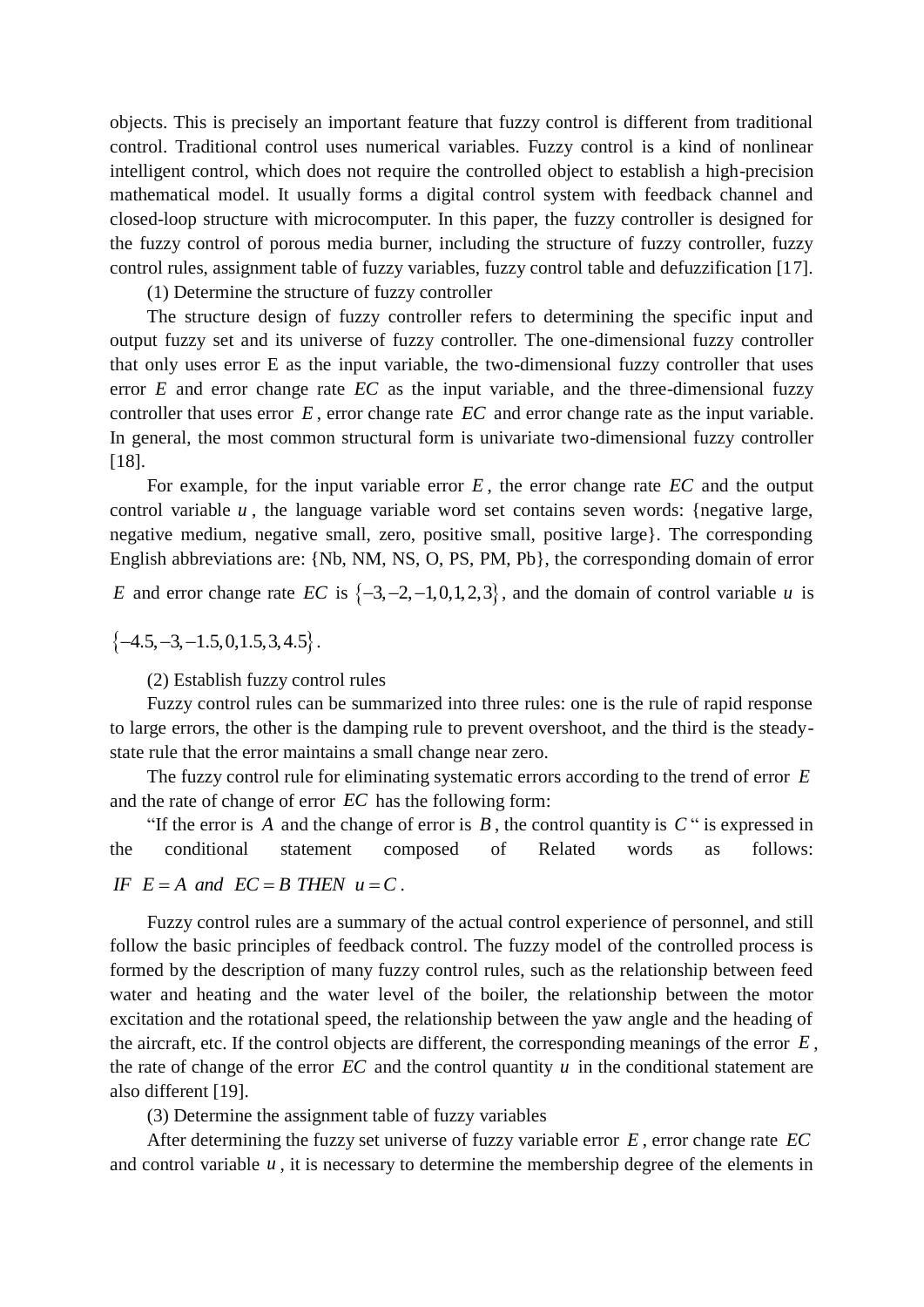the universe to the fuzzy linguistic variable, that is, to determine the membership function for the fuzzy linguistic variable, also called as Fuzzy variable assignment. The assignment of fuzzy variables is determined according to the specific conditions of different objects, and is usually given in the form of an assignment table [20].

(4) Establish a fuzzy control table

The fuzzy control rules described above can be represented by a fuzzy control rule table. The relationship between the fuzzy conditional statements of fuzzy control is OR, and the control rules determined by the conditional statements can calculate the fuzzy control set *u* of the control quantity. The control rule determined by the first sentence can calculate  $u_1$ , and similarly the other sentences can obtain  $u_1, u_2, u_3, \dots, u_{49}$  respectively, then the fuzzy control set *u* can be expressed as:

$$
u = u_1 + u_2 + u_3 + \dots + u_{49}
$$
 (1)

#### (5) Defuzzification

The above obtained through fuzzy reasoning is the fuzzy quantity, but the actual control must be the precise quantity. Therefore, the task of defuzzification calculation is to convert the fuzzy quantity of the fuzzy quantity  $u$  into the precise quantity. The choice of the defuzzification method is very important, which affects the accuracy of the control quantity. It is required that the calculation result of the membership function can be accurately expressed and output. The most common and concise and accurate method is the weighted average method. The idea of this method is to use each element  $x_i$  ( $i = 1, 2, ..., n$ ) in the universe as the

weighting coefficient of the membership degree  $u(i)$  of the output fuzzy set, that is, to

calculate the sum of the membership degrees of the products  $x_i u(i)$  and 1  $(i)$ *n i i x u i*  $\sum_{i=1} x_i u(i)$ . The mean

 $x_0$ , that is:

$$
x_0 = \frac{\sum_{i=1}^{n} x_i u(i)}{\sum_{i=1}^{n} u(i)}
$$
 (2)

The average value  $x_0$  obtained by the weighted average method is the decision result of the fuzzy set. Finally, the actual value of the control quantity is obtained by multiplying the output quantization factor by  $x_0$  to meet the control requirements.

The intelligent PID control method based on the porous media burner control system proposed in this paper is composed of two parts: intelligent control and PID control. Using the intelligent control method, the parameters of the PID controller can be adjusted online to meet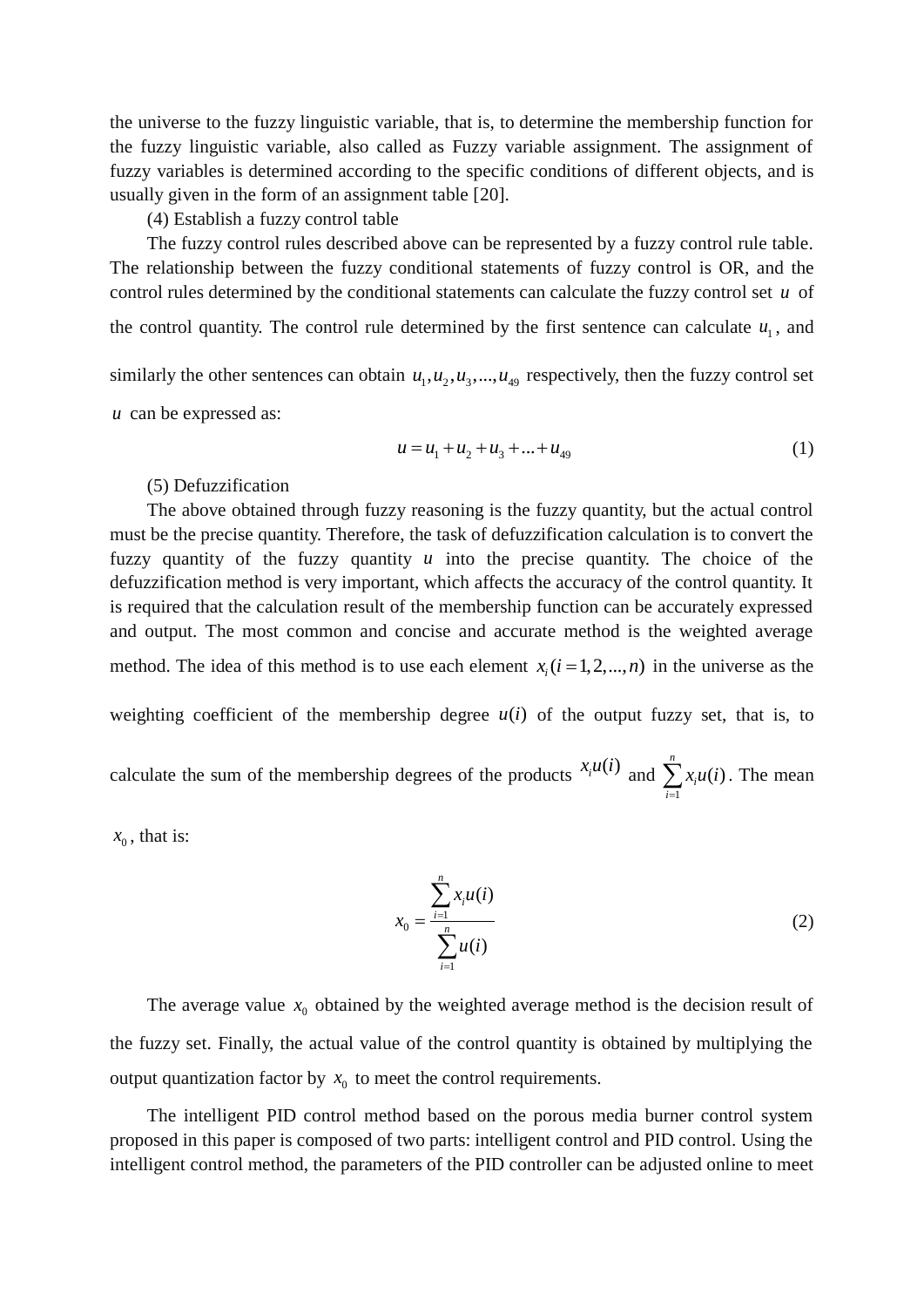the requirements of the control object (porous media burner control). system) for highprecision control [21].

The inputs of the fuzzy adaptive PID controller are *e* and *ec* respectively, namely the error *e* between the actual steam pressure and the set pressure and the rate of change *ec* of the error. The output variable is  $\Delta K_p$ ,  $\Delta K_l$ ,  $\Delta K_p$ , which is the adjustment amount of the PID controller parameters. On-line tuning of PID parameters is realized according to fuzzy control rules.

In the fuzzy control algorithm, the basic domain is the actual range of the input quantity. According to the system characteristics, the basic domain of *e* is taken as [-60, 60], and the basic domain of *ec* is [-8, 8]. Let the fuzzy domain of the deviation *e* and the deviation change rate  $ec$  be  $\{-6, -5, -4, -3, -2, -1, 0, 1, 2, 3, 4, 5, 6\}$ . In order to carry out fuzzy reasoning, the basic universe of discourse must be discretized into the fuzzy universe of fuzzy subsets, which is achieved by the quantization factor  $K_e, K_{ec}$ .

$$
K_e = \frac{n}{e} = \frac{6}{60} = 0.1\tag{3}
$$

$$
K_{ec} = \frac{m}{ec} = \frac{6}{8} = 0.75\tag{4}
$$

In the formula,  $m, n$  is the fuzzy universe value, and  $e$   $ec$  are the basic universe value.

For the control object of this paper, after repeated experiments, the combination of normal membership function and triangular membership function is ideal for the input quantities *e* and *ec*. The normal type membership function can properly represent the fuzzy correspondence, and the fuzzification results are accurate, while the triangular membership function requires less computation and is easy to adjust. The membership function combining the two can make full use of its advantages. When the input variable value is large, the normal distribution membership function is relatively stable, which ensures the stability of the system; when the input variable value is small, the triangular membership function compares Steep, high system resolution [22-23].

Taking the fuzzy domain value of the output  $\Delta K_p$ ,  $\Delta K_l$ ,  $\Delta K_p$  of the fuzzy controller as

 $\{-3, -2, -1, 0, 1, 2, 3\}$ , the membership function of the fuzzy language value is the same as that of  $E$ . In this paper, the weighted average method is used to de-fuzzify the output. which is:

$$
c = \frac{\sum_{i=1}^{l} c_i u(i)}{\sum_{i=1}^{l} u(i)}
$$
(5)

In the formula,  $c$  is the exact value of the output,  $c_i$  is the fuzzy domain value of the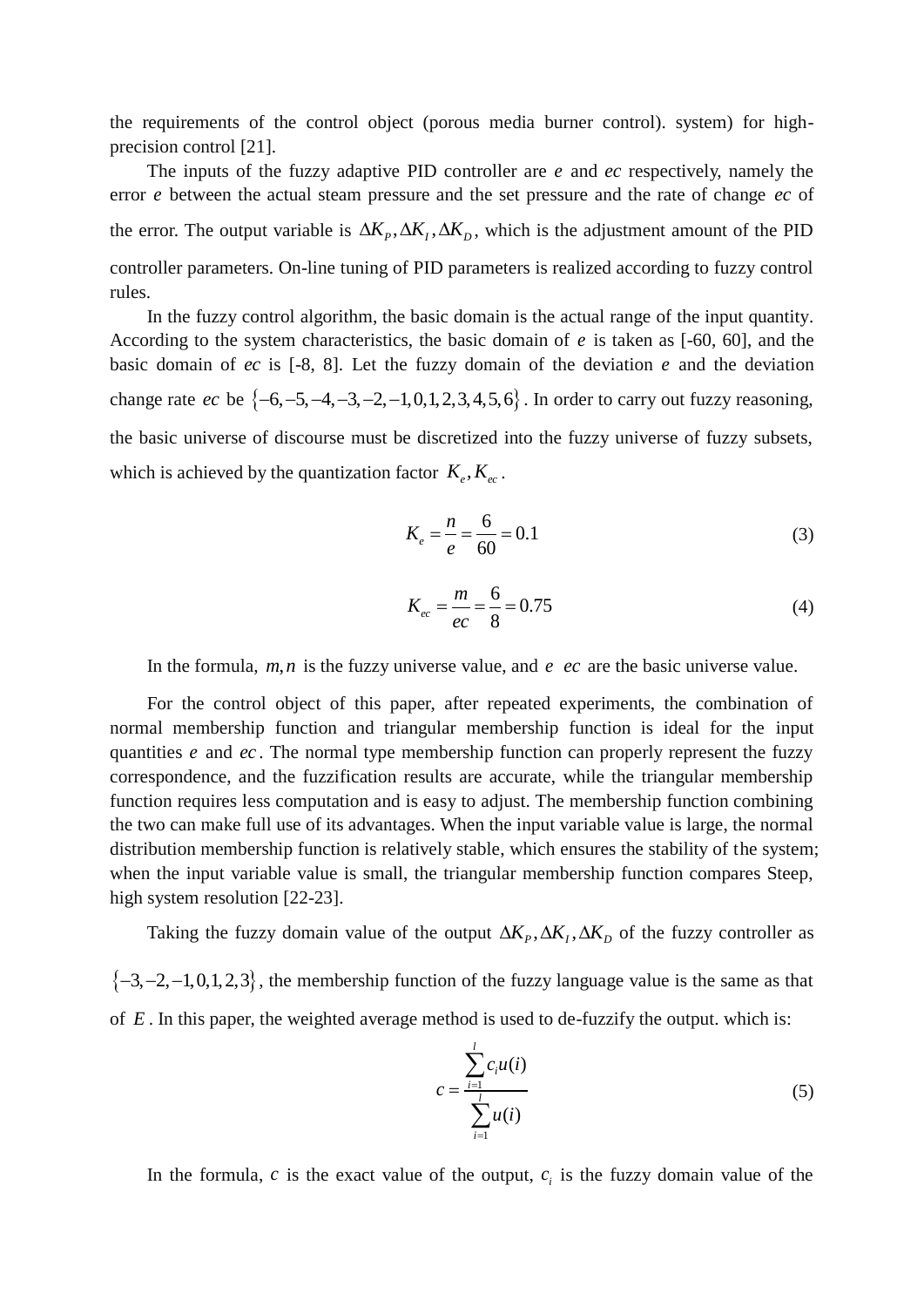output, and  $u(i)$  is the membership degree corresponding to  $c_i$  in each fuzzy subset. To convert the precise quantity into the basic domain of PID parameters is the real PID parameter adjustment quantity. The desired adjustment can be obtained by multiplying the output of the fuzzy controller by the scaling factor. Let the scale factor *G* be defined as:

$$
G = \frac{u}{l} \tag{6}
$$

In the formula,  $[-u, u]$  is the basic domain of discourse, and l is the number of quantization files. Generally, the larger the value, the faster the system response, but if it is too large, the system will be unstable. Therefore, the basic domain of  $\Delta K_p$  set in this paper is  $[-0.4, 0.4]$ , the basic domain of  $\Delta K_l$  is  $[-0.06, 0.06]$ , the basic domain of  $\Delta K_p$  is  $[-3,3]$ , and the corresponding scale factor is  $G_p = 4/30$ ,  $G_l = 0.02$ ,  $G_p = 1$ .

The calculation method for online adjustment of the parameters of the PID controller is as follows:

$$
\Delta K_P = \Delta K'_{P} + G_P \Delta K_P \tag{7}
$$

$$
\Delta K_I = \Delta K'_I + G_I \Delta K_I \tag{8}
$$

$$
\Delta K_D = \Delta K'_D + G_D \Delta K_D \tag{9}
$$

In the formula,  $K_p, K_l, K_p$  is the PID controller parameter,  $K_p, K_l, K_p$  is the initial parameter value of the PID controller,  $\Delta K_p$ ,  $\Delta K_q$ ,  $\Delta K_p$  is the adjustment amount, and  $G_P$ ,  $G_I$ ,  $G_D$  is the scale factor.

For the control system of the porous medium burner, the burner is kept within the allowable error range of the set value by adjusting the heat released by the combustion. The fuzzy controller designed in this paper makes decisions through the pressure error *e* and its rate of change *ec* . Since the output of the fuzzy controller is the adjustment amount of the PID controller parameters, the establishment of fuzzy rules must consider the effect of the PID parameters on the entire control characteristics. influence. The tuning principles are as follows:

(1) When the deviation  $|e|$  is large, it is necessary to eliminate the error as soon as possible, speed up the system adjustment stage, and at the same time avoid the differential oversaturation caused by the instantaneous increase of the deviation  $|e|$ , resulting in the control output exceeding the control limit, so  $K_p$  should be selected. In addition, a small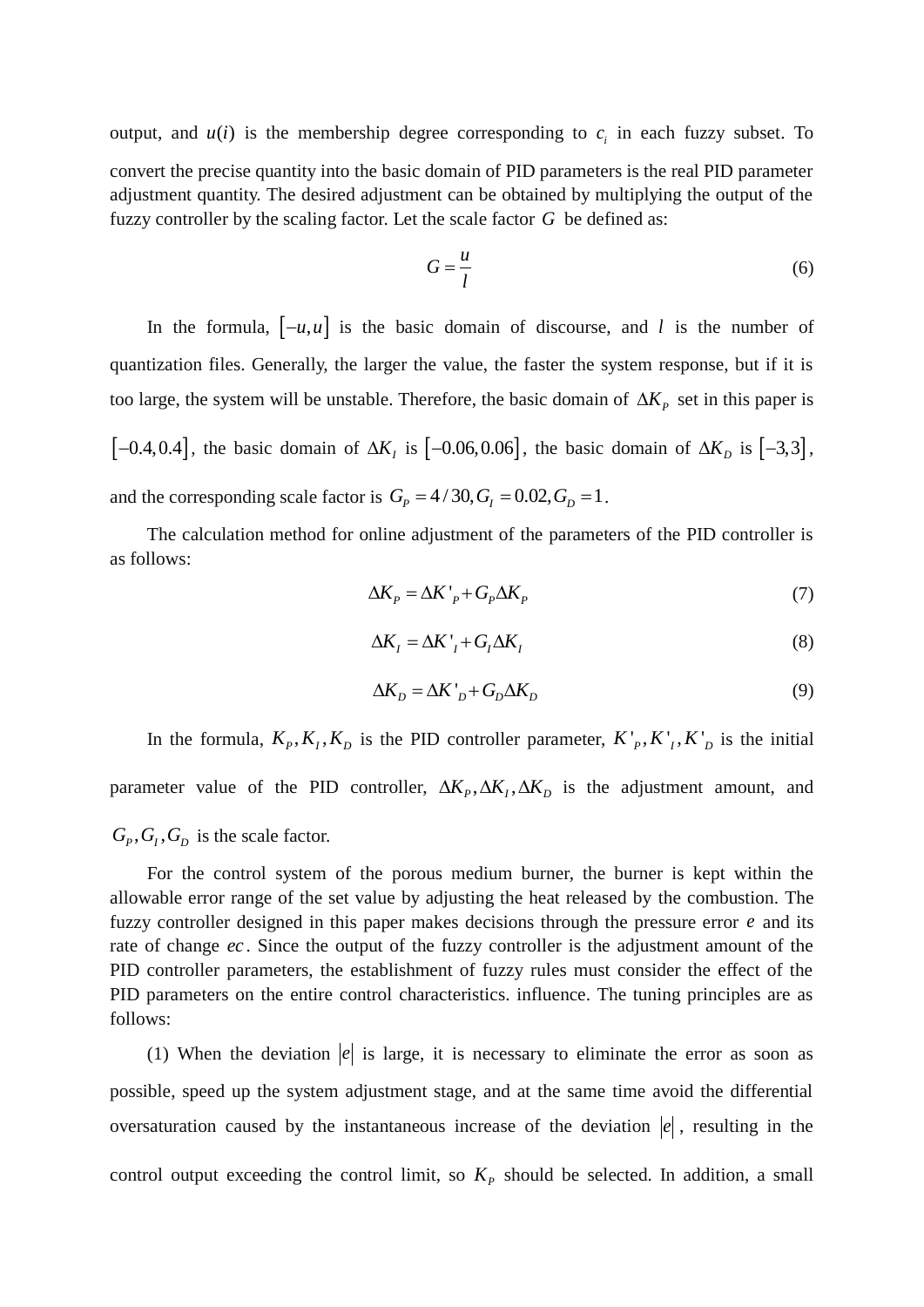value of  $K_D$  can prevent the occurrence of differential saturation, and at the same time remove the integral action, namely  $K_I = 0$ , which can effectively avoid integral saturation, so that the system response will not have a large overshoot.

(2) If  $|e|$  and  $|ec|$  have the same sign, it means that the error tends to increase in absolute value. When the values of the deviation  $|e|$  and the deviation rate of change  $|ec|$  are moderate, the system is in the following process. To reduce the overshoot of the system response, the value of  $K_p, K_l, K_p$  should not be too large, the value of  $K_p$  should be smaller, and the value of  $K_I, K_D$  should be moderate. If the deviation  $|e|$  is relatively large, a strong control should be applied, that is, a larger  $K_p$  torsion error change trend should be taken, and the absolute value of the error should be quickly reduced. At the same time, a small  $K_I$  and a medium  $K_D$ should be used to improve the dynamic performance and steady state. If the deviation  $|e|$  is relatively small, the change trend of the error can be changed by general control. Taking a moderate  $K_p$ , a large  $K_l$  and a small  $K_p$  can increase the stability of the system and prevent the occurrence of oscillation.

(3) If *e* and *ec* have different signs, it means that the error tends to decrease in absolute value. If the error  $|e|$  is large, general control can be applied to reduce the absolute value of the error, taking a moderate  $K_p$ , while taking a small  $K_l$  and a moderate  $K_p$  to improve the dynamic and steady state. If the deviation  $|e|$  is relatively small, in order to make the system stable,  $K_p$ ,  $K_l$  should be increased, and at the same time, in order to avoid oscillation near the stable value, the  $K_D$  value should be appropriately selected to enhance the robustness of the system.

#### **3. Simulation experiment analysis**

In order to verify the effectiveness of the porous media burner control system based on ARM embedded processor in practical application, a simulation experiment is carried out. In this paper, a single experimental platform of porous media burner is built for experimental research. The composition of the experimental platform is shown in Figure 7.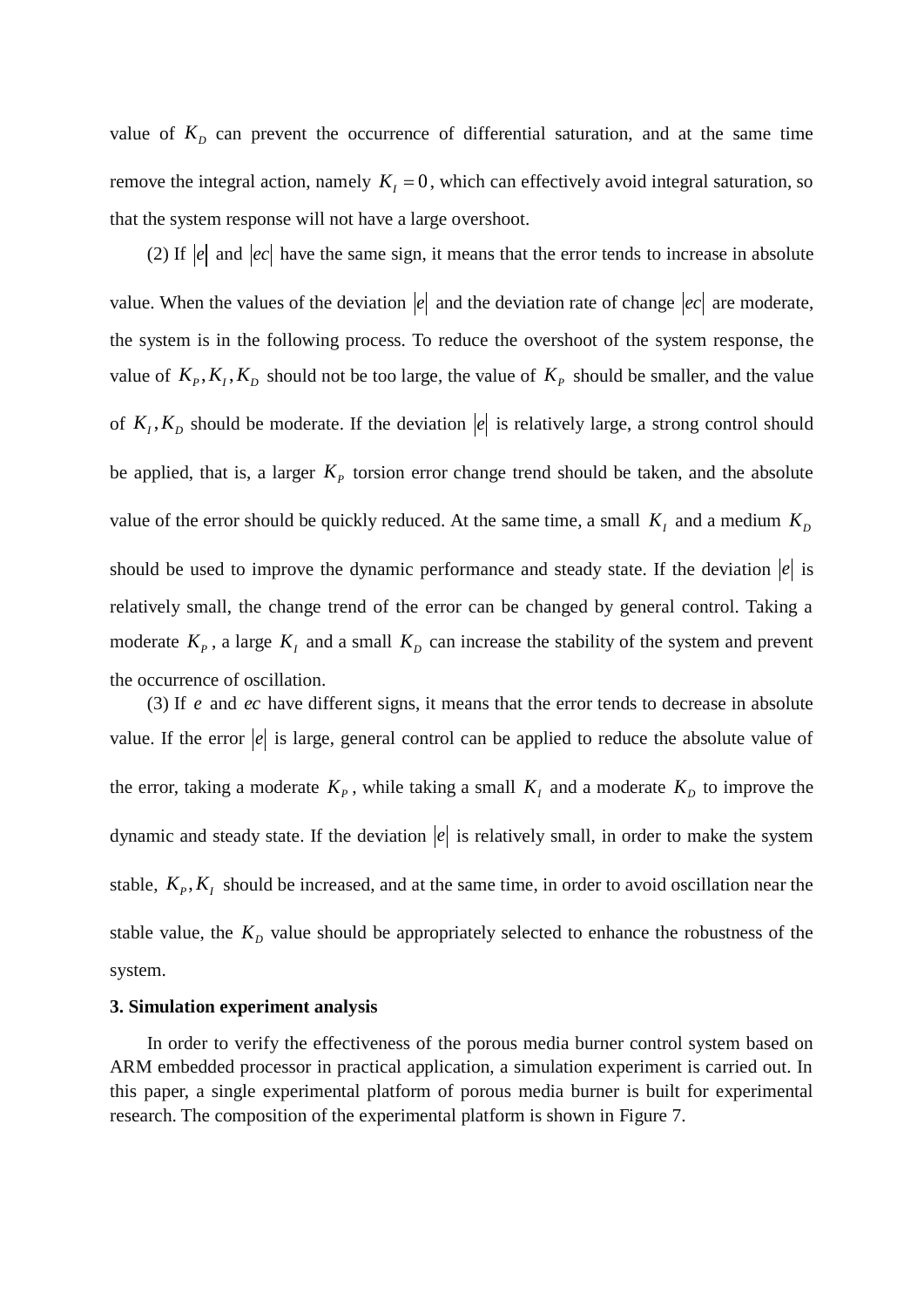

**Figure 7. Composition of monomer experimental platform**

The experimental gas is natural gas, and the combustion supporting air is provided by the air compressor. An air storage tank is set to stabilize the combustion supporting air pressure. The gas flow measurement adopts mass flowmeter, and the control accuracy can reach 0.5% 1 L /min。 The flue gas composition is measured by the flue gas analyzer (TETO 350), and the temperature of the porous media panel is measured by the infrared thermal imager (fluke tix660). The surface of the porous media is equipped with a contact thermocouple (S-type) to measure the temperature of the porous media panel. The temperature measurement results of the infrared thermal imager and the thermocouple can be mutually confirmed, and the thermocouple is connected with a temperature collector. Sic Porous Media with 60 PPI in the small hole area and three kinds of porous media in the large hole area are  $Al_2O_3$ , Sic and Sic- $Al_2O_3$  composite materials respectively. The pore size of the large hole is 10 PPI. The test condition is that the excess air coefficient is equal to 1:0 8. Combustion heat load: 500 kW /  $m^2$ .

In this paper, bcs4 porous media burner is selected as the experimental object, as shown in Figure 8, and its parameter settings are shown in Table 1.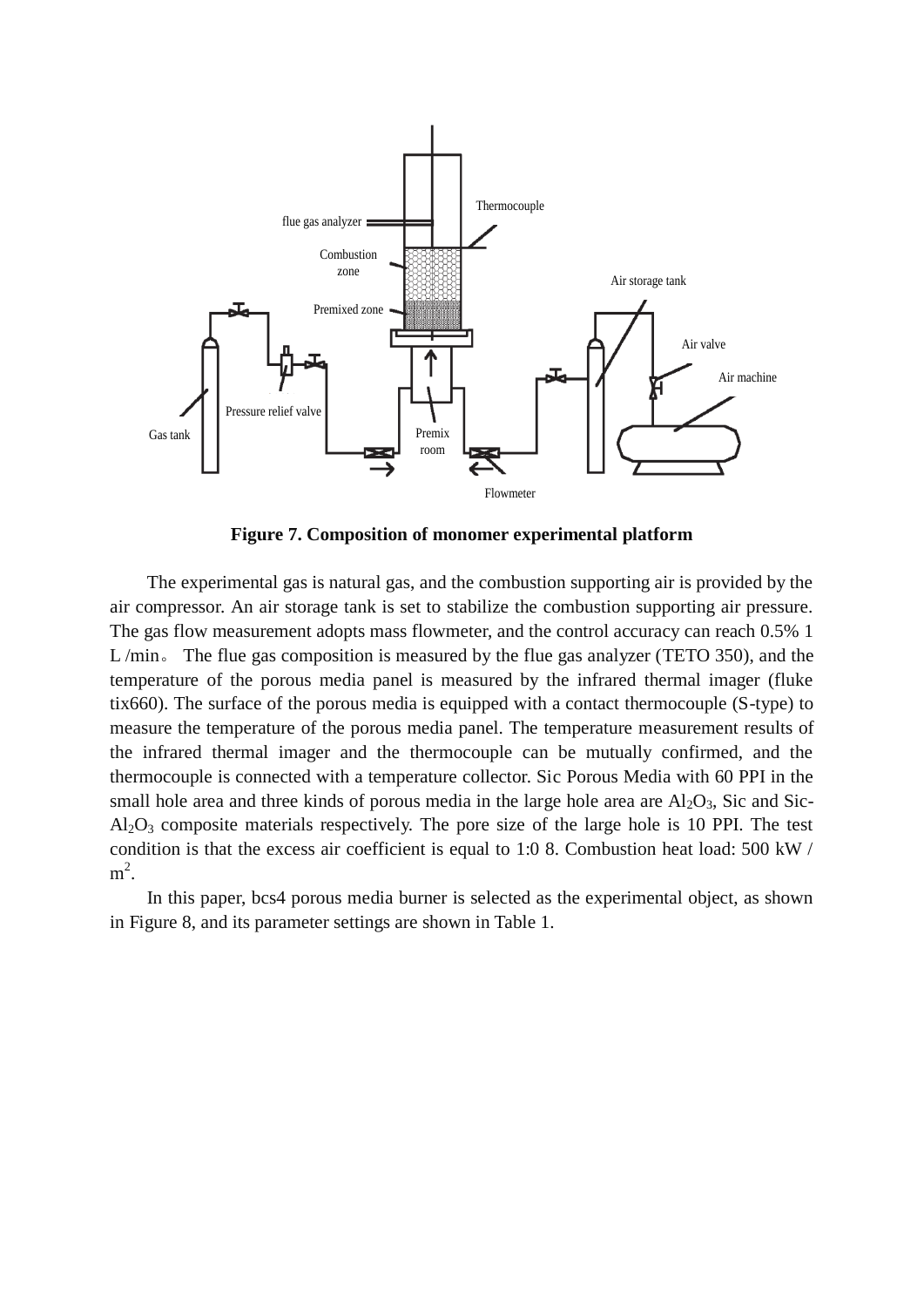

**Figure 8. Porous Media Burner**

| <b>Table 1. Parameter setting of Porous Media Burner</b> |                                                                                             |
|----------------------------------------------------------|---------------------------------------------------------------------------------------------|
| supply voltage                                           | <b>AC220V 50Hz</b>                                                                          |
| voltage fluctuation                                      | $AC160 - 240V$                                                                              |
| Power consumption                                        | 280W                                                                                        |
| insulation resistance                                    | Between external terminals<br>above $20m \Omega$ (dc500<br>megohmmeter) and power<br>supply |
| working temperature                                      | $0^{\circ}$ C $\sim$ +55 $^{\circ}$ C                                                       |
| work environment                                         | It shall not contain corrosive<br>gases                                                     |

In order to verify the effectiveness of this system, the porous media burner control system based on ARM embedded processor, literature [5] system and literature [6] system designed in this paper are used to compare and analyze the control accuracy of porous media burner. The comparison results are shown in Figure 9.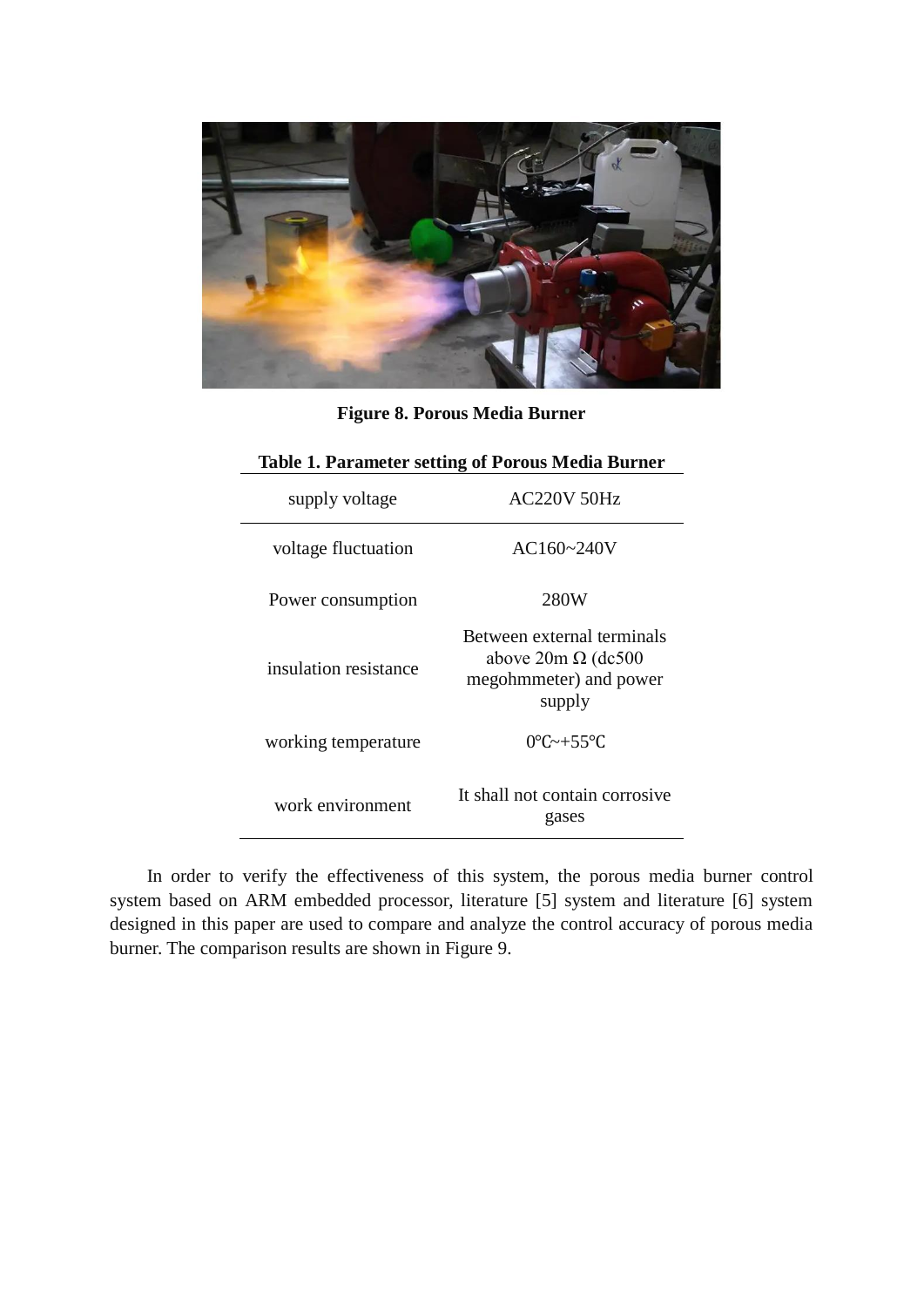

# **Figure 9. Comparison results of control accuracy of Porous Media Burner of three systems**

According to figure 9, the porous media burner control system based on ARM embedded processor designed in this paper can control the porous media burner with a maximum accuracy of 99%, which is higher than that of the reference [5] system and the reference [6] system.

In order to further verify the effectiveness of this system, the porous media burner control system based on ARM embedded processor, literature [5] system and literature [6] system designed in this paper are used to compare and analyze the time spent in the control of porous media burner. The comparison results are shown in Figure 10.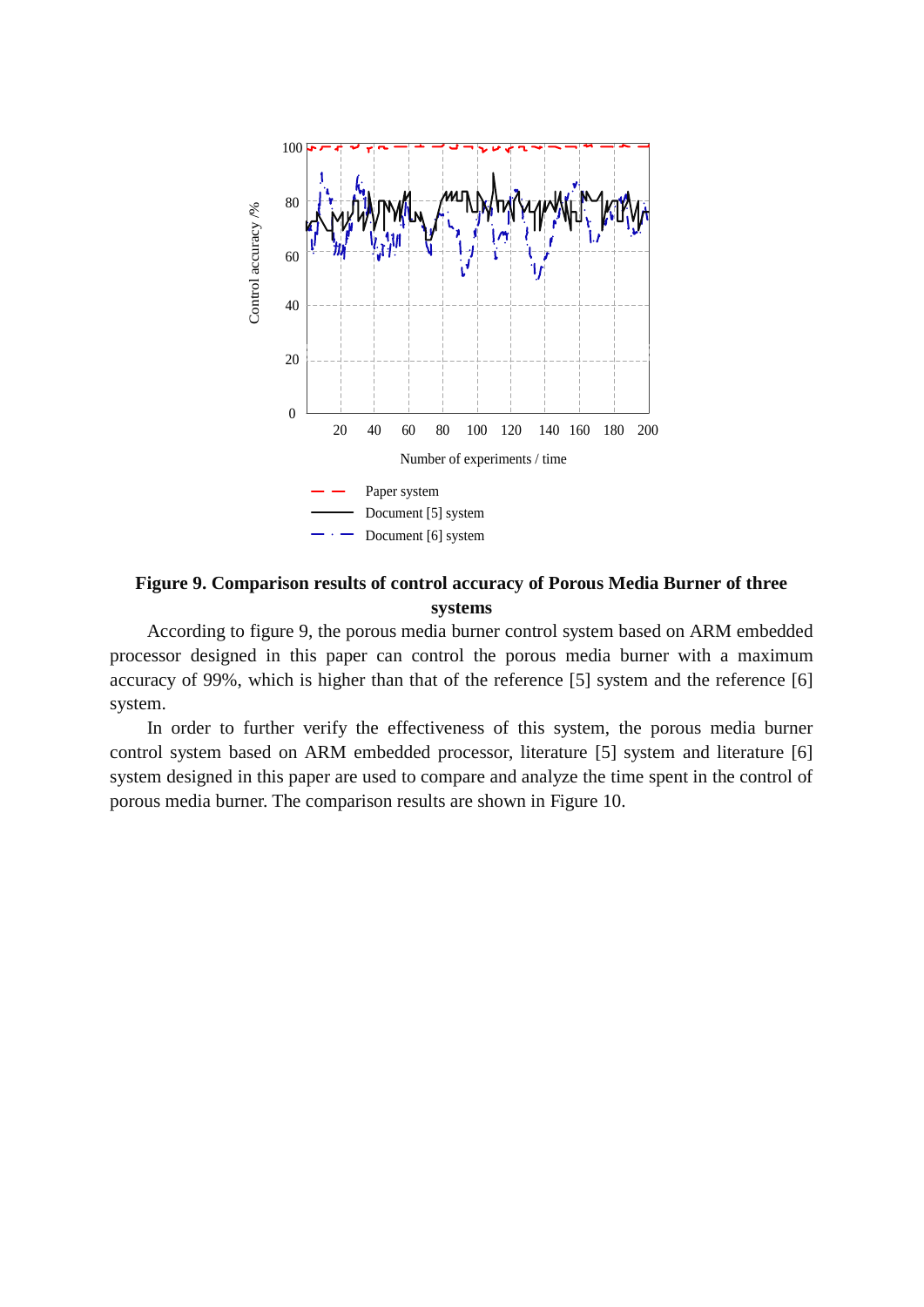

**Figure 10. Comparison results of porous media burner control time of three systems**

According to Figure 10, the porous media burner control system based on ARM embedded processor designed in this paper takes less than 14s to control the porous media burner, and the time taken for the porous media burner control by the reference [5] system and the reference [6] system is less than 20s. It shows that the porous media burner control system based on ARM embedded processor designed in this paper consumes the shortest time to control the porous media burner.

#### **4 Conclusion**

In view of the long time and poor control effect in the control process of Porous Media Burner in the traditional system, this paper uses ARM embedded processor to design a new porous media burner control system, including system hardware and software. The system hardware is composed of ARM embedded processor, FPGA data acquisition card, power supply circuit, reset circuit and audible and visual alarm module; The system software completes the fuzzy control of Porous Media Burner Based on the fuzzy controller through the steps of fuzzy controller structure, fuzzy control rules, fuzzy variable assignment table, fuzzy control table and defuzzification. The simulation results show that the porous media burner control system based on ARM embedded processor designed in this paper has the shortest time and the highest control accuracy, and improves the control effect and efficiency of porous media burner.

#### **Reference**

[1] Hu L. J., Tong, A.Y., Liu H. B., et al. Modeling and control of combustion temperature system of circulating fluidized bed boiler[J]. computer simulation, 2019, 036(001):112-116,121.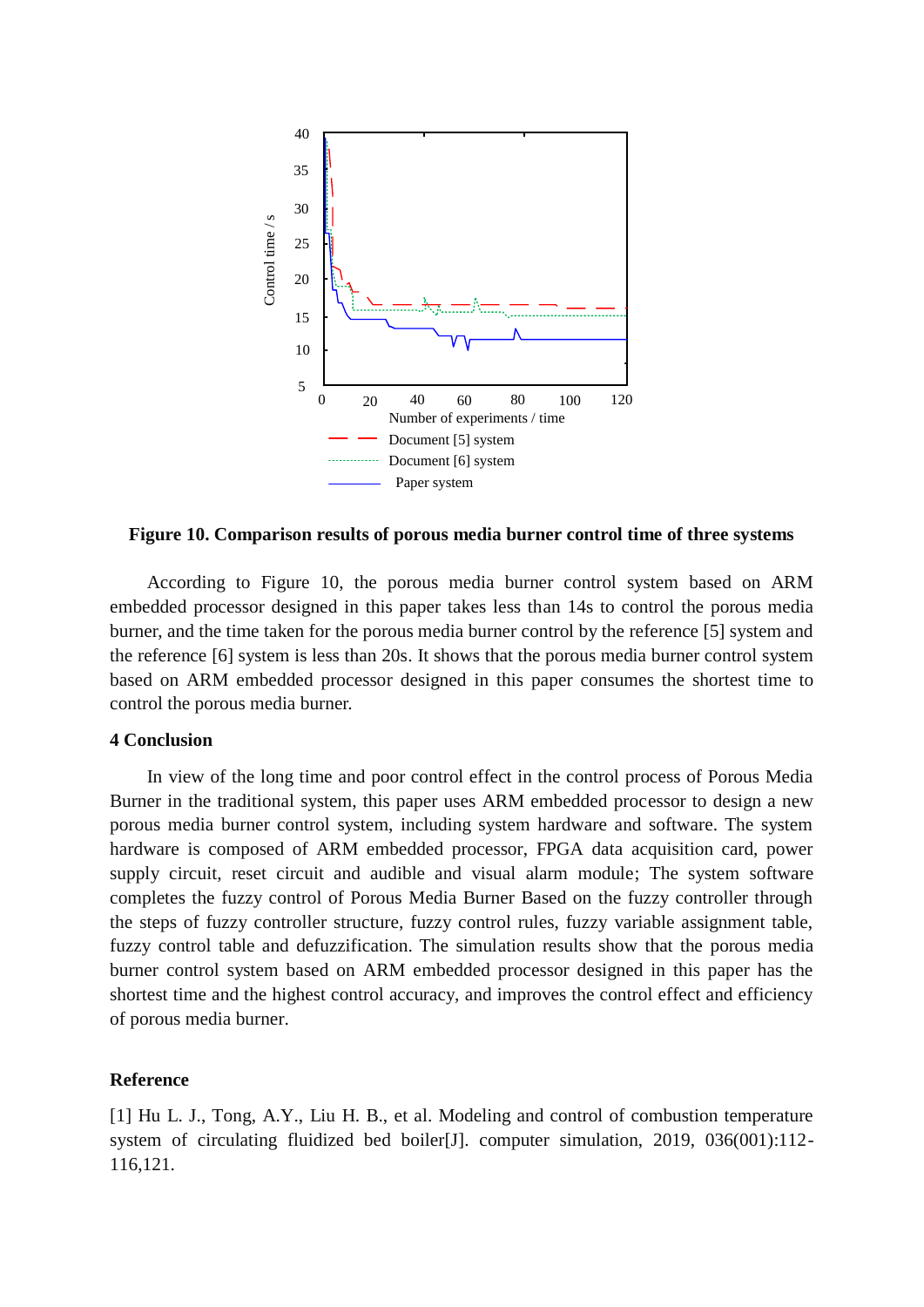[2] Yu Y. F., Bao J. M., Sheng K. C. Control System Design for Biomass Pellet Burners Based on ARM Processor[J]. [Bulletin of Science and Technology,](https://www.wanfangdata.com.cn/perio/detail.do?perio_id=kjtb&perio_title=Bulletin%20of%20Science%20and%20Technology) 2019(2):49-53.

[3] Wei J. H., Wang S. J., Jiang H. G., Sun Z. Z., Gong H. Z. Development and application of regenerative burner and its control system[J]. Automation technology and Application,2021,40(01):20-25.

[4] Wang Y. G., Gou C. Q, Li G. H. Air distribution optimization control technology of swirling burner for 350MW supercritical once through boiler[J]. Metallurgical power, 2022(01):64-68+71.

[5] Huang J., Xu X. C., Chen Y. Y., Zhang Q., Zhou M., Li W. W. Design and experimental study of porous media burner system[J]. Journal of materials and metallurgy, 2020, 19(01):71-77.

[6] Babu, L, Mohan, S. V., Mohan, M., & Pradeepkumar, A. P. Highly mature sediments in the tropical monsoonal environment of southwestern India: an appraisal based on weathering indices. Ecofeminism and Climate Change, ahead-of-print(ahead-of-print). 2021, 2(1):69-82.

[7] Wu S. H. Air distribution parameter control and system implementation of aggregate drying pulverized coal burner[D]. Inner Mongolia University of Technology, 2020.

[8] Chen J., Wen G., Li Y., et al. Combustion of Low-Concentration Gas in a Porous Media Burner: Reactor Design and Optimization[J]. Shock and Vibration, 2021, 2021(6):1-12.

[9] Bubnovich V., Hernandez H., Toledo M., et al. Experimental investigation of flame stability in the premixed propane-air combustion in two-section porous media burner[J]. Fuel, 2021, 291(3):120117-120117.

[10] Devi S., Sahoo N., Muthukumar P. Effect of combustion zone material on the thermal performance of a biogas-fuelled porous media burner: Experimental studies[J]. Biomass Conversion and Biorefinery, 2020:1-9.

[11] Liu Y., Deng Y., Shi J, et al. Pore-level numerical simulation of methane-air combustion in a simplified two-layer porous burner[J]. Chinese Journal of Chemical Engineering: English Edition, 2021, 34(6):10-19.

[12] Song F., Wen Z., Dong Z., et al. Numerical study and optimization of a porous burner with annular heat recirculation<sup>[J]</sup>. Applied Thermal Engineering, 2019, 157:113741-113749.

[13] Abdulkarim A H., Ates A., Altinisik K., et al. Internal flow analysis of a porous burner via CFD[J]. International journal of numerical methods for heat & fluid flow, 2019, 29(8):2666-2683.

[14] Jirakulsomchok K., Pisitsungkakarn S. H. Numerical Study of Performance of a Late Mixing Porous Burner (LMPB) for Combustion of Low-Calorific Synthetic-gas from Biomass Gasification[J]. International energy journal, 2019, 19(4):243-252.

[15] Mohammadi I., Ajam H. Theoretical study on optimization of porous media burner by the improvement of coefficients of porosity variation equations[J]. International Journal of Thermal Sciences, 2020, 153:106386-106386.

[16] He J., Chen Z., Jiang X., et al. Combustion characteristics of blast furnace gas in porous media burner[J]. Applied Thermal Engineering, 2019, 160:113970-113970.

[17] Chen X., Li J., Zhao D., et al. Effects of porous media on partially premixed combustion and heat transfer in meso-scale burners fuelled with ethanol[J]. Energy, 2021, 224:120191- 120191.

[18] Chhabra S., Sehgal S. S. Ignition investigation of porous radiant burner for commercial